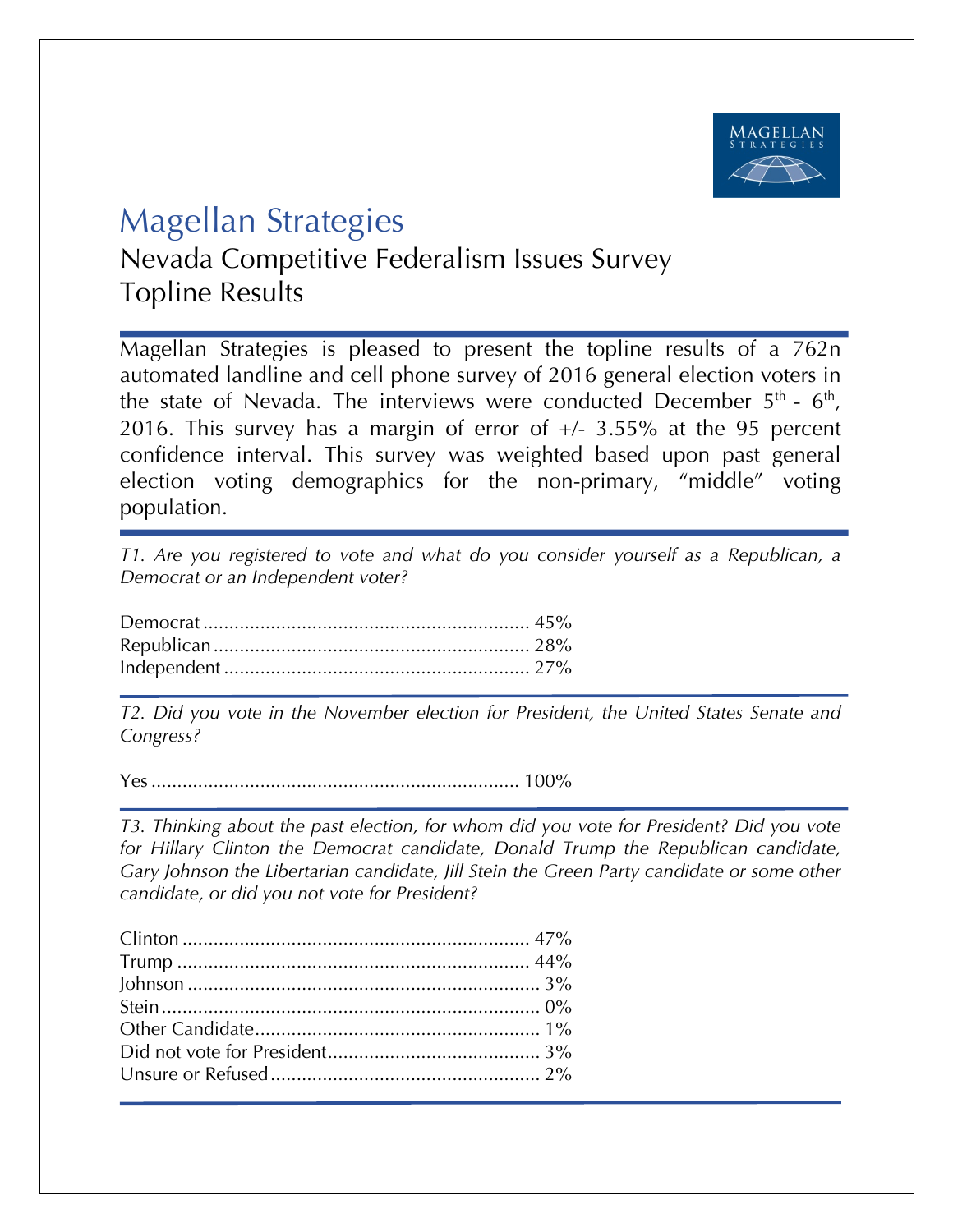*T4. Among the following list of issues which do you think should be the top priority that President elect Donald Trump and Congress should be addressing the most?*

| Creating jobs and growing our economy  26%      |  |
|-------------------------------------------------|--|
|                                                 |  |
|                                                 |  |
|                                                 |  |
|                                                 |  |
| Government spending and the national debt 7%    |  |
|                                                 |  |
| Transportation funding for roads and bridges 4% |  |
|                                                 |  |
|                                                 |  |
|                                                 |  |

*T5. Among the following list of issues which do you think should be the top priority that Governor Sandoval and the state legislature should be addressing the most?* 

| Creating good jobs and growing our economy  22%     |
|-----------------------------------------------------|
| Addressing the rising costs of healthcare 16%       |
| Bringing efficiency to state government spending 8% |
| Protecting communities from acts of violence 7%     |
|                                                     |
|                                                     |
|                                                     |
|                                                     |
|                                                     |

*T6. Do you approve or disapprove of the job Brian Sandoval is doing as Governor?*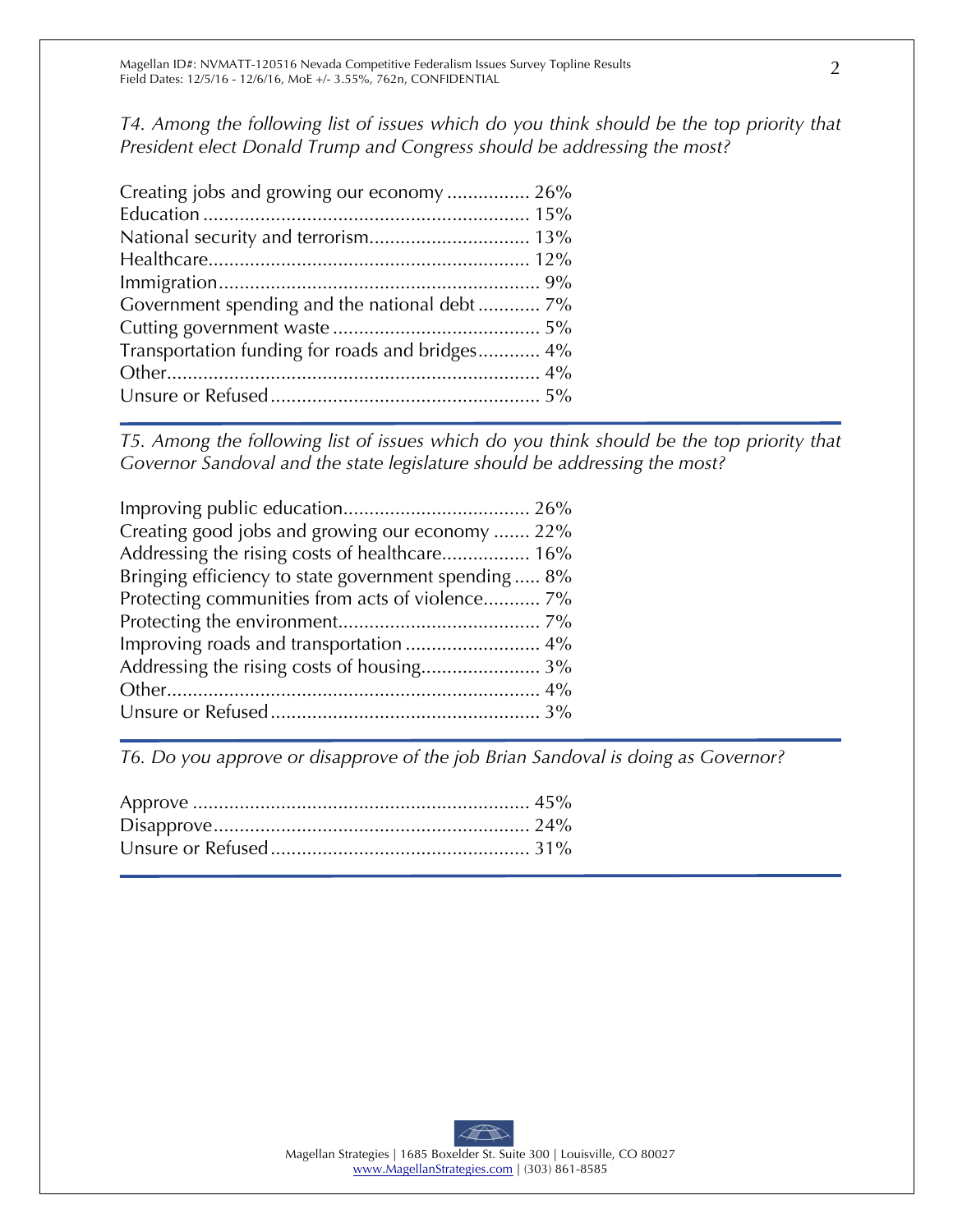*T7. Even though it is a long way off… If the election for Governor in 2017 were being held today, would you vote for the Democrat candidate, the Republican candidate, an outside, non-career politician candidate, a libertarian candidate, or a green party candidate?*

| Non-Career Politician Candidate 12% |  |
|-------------------------------------|--|
|                                     |  |
|                                     |  |
|                                     |  |
|                                     |  |

*Thinking now about the challenges Americans face today….*

*T8. Please tell me if you agree or disagree with the following statement. Most of America's major domestic problems are better handled by the federal government than by individual state governments.*

*T9. Please tell me if you agree or disagree with the following statement. The size of the federal government prohibits individual state governments from solving some of their own problems.*

*The Federal government and individual state and local governments fund very similar programs. I am now going to read to you some government services and programs, after hearing the program I would like you to tell me if you think the federal government or a state government should be the sole provider and manager of that program. Let's get started…*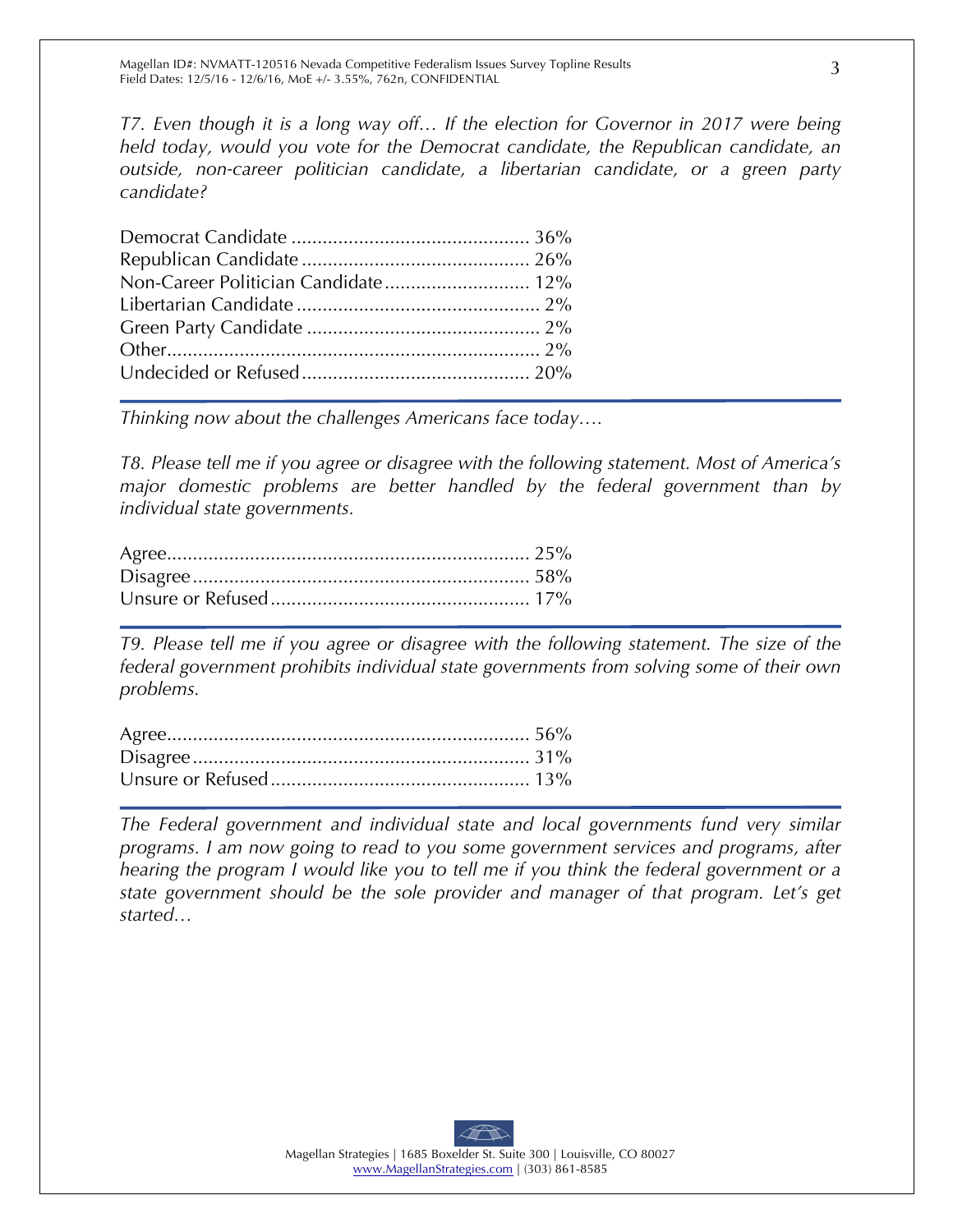*T10. Who should be the sole provider and manager of public schools and educating students?*

*T11. Who should be the sole provider and manager of welfare programs like Medicaid and healthcare for low-income individuals and families?*

*T12. Who should be the sole provider and manager of roads, transportation and public transit projects?*

*T13. Who should be the sole provider and manager of energy resources and regulations?*

*T14. When it comes to welfare, education, transportation and energy, do you want President-elect Donald Trump and the new Congress to:*

| Split power/money more equally with states 43% |  |
|------------------------------------------------|--|
| Move power/money from Washington to states 40% |  |
|                                                |  |
|                                                |  |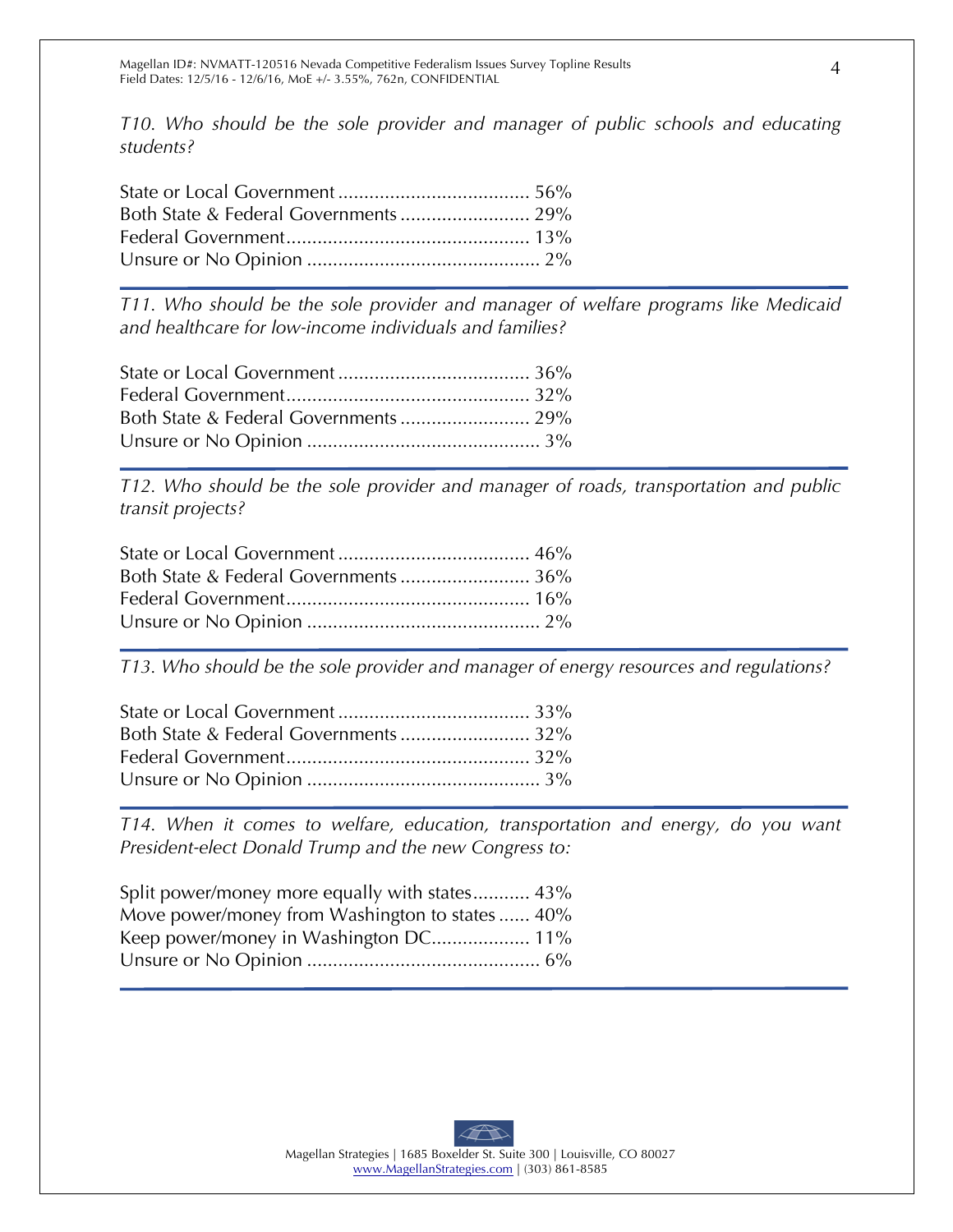Magellan ID#: NVMATT-120516 Nevada Competitive Federalism Issues Survey Topline Results Field Dates: 12/5/16 - 12/6/16, MoE +/- 3.55%, 762n, CONFIDENTIAL

*T15. Are you a man or a woman?*

*T16. Which of the following age groups applies to you?* 

*T17. What is your marital status?* 

*T18. What is the highest level of education that you have completed?*

| Some Graduate or Professional School  17% |  |
|-------------------------------------------|--|
|                                           |  |
|                                           |  |